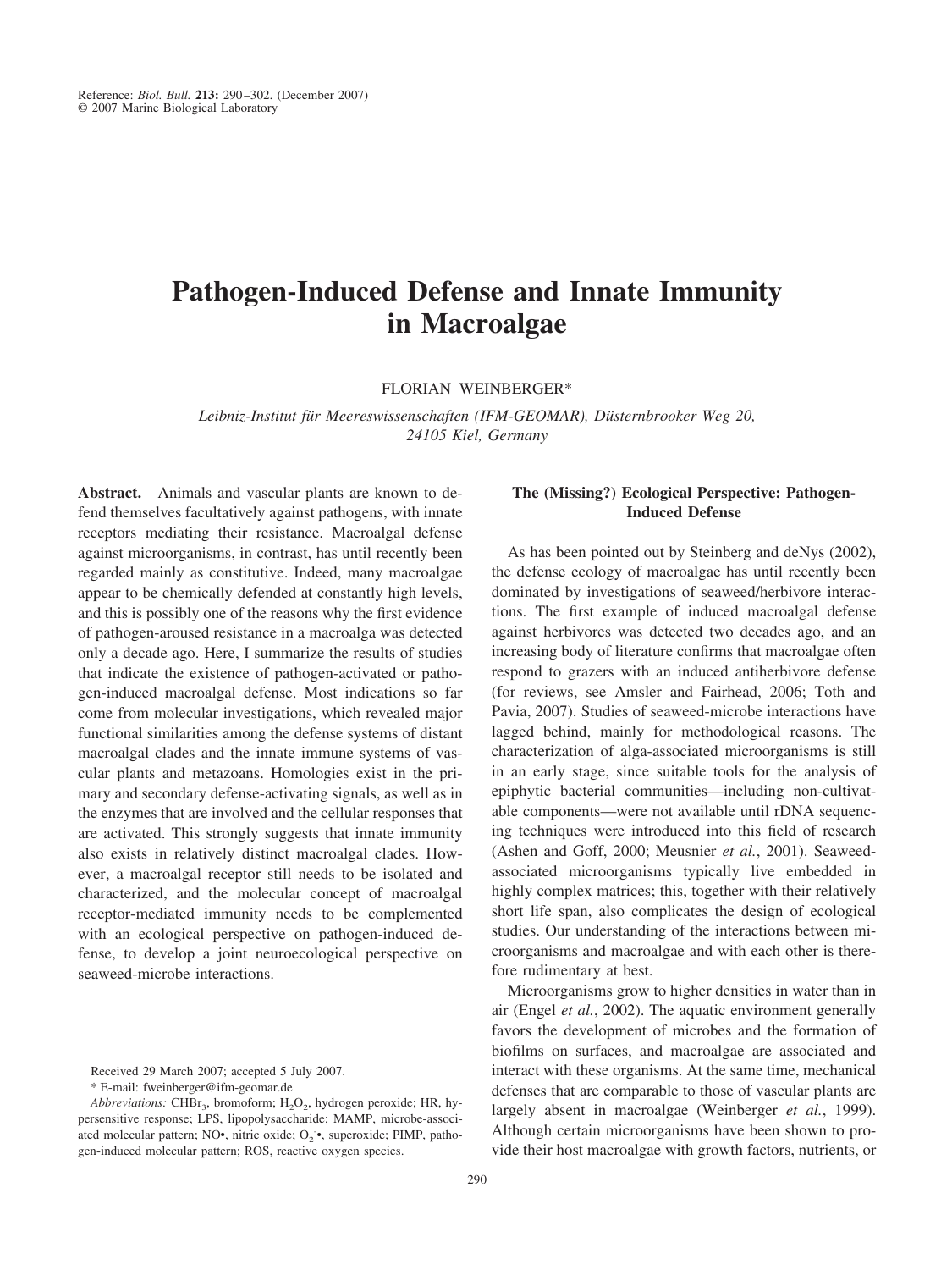protection from settlement by other micro- or macrofoulers (Armstrong *et al.*, 2001; Dobretsov and Qian, 2002; Matsuo *et al.*, 2005; Zheng *et al.*, 2005), others have been identified as the causative agents of infectious diseases with characteristic symptoms such as rot, bleaching, lesions, or malformations (Correa, 1996). However, major outbreaks of diseases are relatively rarely reported, which may in part be due to the limitations of our perception, but which also indicates that macroalgae are in most situations capable of coping with pathogens.

The presence of potential pathogens on healthy macroalgae was demonstrated by Küpper *et al.* (2002). The authors reinfected axenic kelp (*Macrocystis pyrifera*) with microorganisms that originated from healthy kelp specimens and observed that the algae were rapidly decomposed when their defense was blocked with specific enzyme inhibitors. Control specimens that were either uninhibited or uninfected remained healthy, and the authors concluded that the decomposition was due to opportunistic pathogens that were unable to attack defended kelp.

Many of the microorganisms that are associated with apparently healthy macroalgae have the enzymatic capacity to disintegrate tissues of their host. For example, 0.4%– 3.6% of the cultivatable bacteria associated with healthy *Gracilaria sp.* (as *Gracilaria conferta*) were capable of degrading its agar cell wall matrix (Weinberger *et al.*, 1994). Similar observations have been reported for other red macroalgae (Largo *et al.*, 1995; Jaffray *et al.*, 1997), as well as for kelps (Lin *et al.*, 2004). Degraders of phycocolloids are usually rare in nonalgal environmental samples (for this reason agar is traditionally used for the gellification of microbiological media), which indicates that their concentration on macroalgae has coevolutionary reasons. Massive increases in absolute and relative numbers of phycocolloid degraders are usually observed on stressed algal tissues with a reduced capacity for autodefense (Weinberger *et al.*, 1994; Lin *et al.*, 2004), suggesting that the microorganisms involved are opportunistic pathogens.

Optimal defense theory predicts that inducible defenses may evolve when pressure by pathogens is transient. Compared to constitutive resistance, facultative defenses imply a lower risk of pathogen adaptation (Boyd, 2006), as well as lower direct and indirect costs of defense under enemy-free conditions—for example, because energy is saved or exposure to autotoxic defensive compounds is reduced (Agrawal and Karban, 1999). On the other hand, facultative defenses also imply an increased risk of damage during the initial stage of pathogen attack (Järemo *et al.*, 1999). Given that relatively dense biofilms containing potential pathogens are more or less permanently present on macroalgal surfaces, ecological intuition would not necessarily expect mechanisms of inducible antimicrobial defense in algae.

## **The Molecular Perspective: Innate Immunity**

Much of the evidence for induced antimicrobial defense in macroalgae comes from molecular and physiological studies. These demonstrate important similarities between the defense systems of macroalgae, vascular plants, and metazoans. Inducible defense requires that the defensive level can be upregulated fast enough to contain the attacker before irreversible damage is done. On the cellular level, such upregulation is usually based upon molecular recognition of pathogen infections by receptors.

Adaptive receptors exist only in jawed vertebrates, but all metazoans and vascular plants—and apparently macroalgae as well— express innate receptors. These perceive microbeassociated molecular patterns, or MAMPs (Nürnberger et *al.*, 2004), which are synonymously called general or exogenous elicitors. Usually MAMPs are highly conserved and not pathogen-specific, but specific of major groups of microorganisms that include pathogenic species. For example, lipopolysaccharides (LPS) and lipoteichoic acids— components of the outer cell envelopes of gram-negative and gram-positive bacteria, respectively—are examples of MAMPs that are perceived by many eukaryotes (Meyer *et al.*, 2001; Farnell *et al.*, 2003; He *et al.*, 2003; Remer *et al.*, 2003; Nürnberger et al., 2004). In addition to MAMPs, vascular plants also perceive breakdown products of their own cell wall that are released by glucohydrolytic activities from attacking phytopathogenic microbes; these breakdown products are called pathogen-induced molecular patterns (PIMPs; Mackey and McFall, 2006), or endogenous elicitors. For example, pectin oligosaccharides are established as elicitors of defense responses in vascular plants (Mathieu *et al.*, 1991; Spiro *et al.*, 1998; Nürnberger *et al.*, 2004).

The responses and signaling pathways that are activated in vertebrates and vascular plants after MAMP or PIMP perception are complex and typical. As I will show in the next sections, the same pathways and responses are also activated in certain macroalgae after application of MAMPs or PIMPs. Such evidence today exists mainly for the brown macroalgal order of the Laminariales (kelps) and for red macroalgae of the genera *Gracilaria* and *Chondrus* (Table 1). These findings strongly indicate that macroalgal innate receptors exist, although no such receptor has yet been isolated and characterized.

## **Receptor-Mediated Immunity in Red Macroalgae**

Vascular plants and metazoans typically respond after recognition of PIMPs or MAMPs with an oxidative burst, a transient production of reactive oxygen species (ROS) such as superoxide ions  $(O_2^{\bullet})$ , hydrogen peroxide  $(H_2O_2)$ , or hydroxyl radicals (OH•) (Grant and Loake, 2000; Delledonne *et al.*, 2001; Nürnberger *et al.*, 2004; Torres and Dangl, 2005). An oxidative burst was also observed as a first physiological indication of PIMP perception when the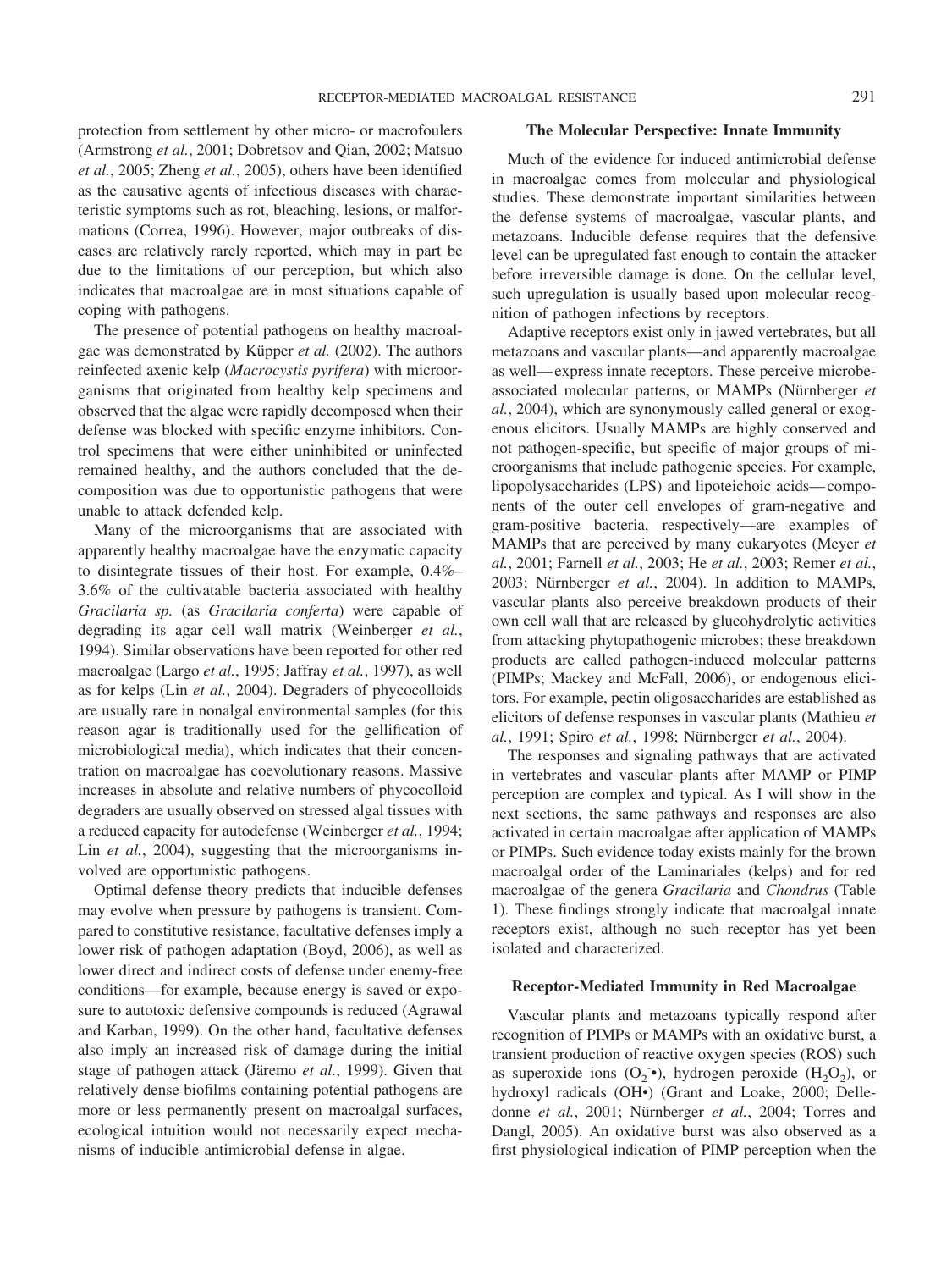| Macroalgal clade<br>or species |                    |                 |                             | 。<br>2                                        | Oxylipin               | Protein                |                            | Demonstrated                      |                                 |
|--------------------------------|--------------------|-----------------|-----------------------------|-----------------------------------------------|------------------------|------------------------|----------------------------|-----------------------------------|---------------------------------|
|                                | Pathogen           | MAMP / PIMP     | Oxidative burst             | signaling<br>activated                        | signaling<br>activated | expression<br>modified | HR                         | activated<br>defense              | induced defense<br>Demonstrated |
| Gracilaria sp.                 | Agar degrading     | Agar            | $^{+}$                      | $\sim$                                        | ç.                     | $^{+}$                 | $\hat{ }$ +                | $^{+}$                            | $\sim$                          |
|                                | bacteria           | oligosaccharide | Weinberger et al.,<br>1999  |                                               |                        | article<br>present     | Weinberger et al.,<br>1999 | Weinberger<br>and                 |                                 |
|                                |                    |                 | Weinberger et al.,<br>2005a |                                               |                        |                        |                            | Friedlander,<br>2000 <sub>b</sub> |                                 |
| Gracilaria                     | Agar degrading     | Agar            |                             | $\begin{array}{c} \n\cdot \\ + \n\end{array}$ |                        | $^{+}$                 | $\sim$                     | $\tilde{c}$                       | $^{+}$                          |
| chilensis                      | microorganisms     | oligosaccharide | Weinberger et al.,          | present                                       | present                | present                |                            |                                   | present article                 |
|                                |                    |                 | 2005a                       | article                                       | article                | article                |                            |                                   |                                 |
| Laminariales                   | Alginate degraders | Oligoguluronate |                             | $\hat{\phantom{a}}$                           | $^{+}$                 |                        | $^{+}$                     |                                   | $^{+}$                          |
|                                |                    |                 | Küpper et al.,              |                                               | Küpper                 | Küpper                 | Wang et al., 2004a         | Küpper et al.,                    | Küpper et al.,                  |
|                                |                    |                 | 2001                        |                                               | et al.,                | et al.,                |                            | 2002                              | 2002                            |
|                                |                    |                 | Huang et al.,               |                                               | 2006                   | 2002                   |                            |                                   |                                 |
|                                |                    |                 | 2002                        |                                               |                        | Wang                   |                            |                                   |                                 |
|                                |                    |                 | Liu et al., 2002b           |                                               |                        | et al.,<br>2004c       |                            |                                   |                                 |
| Laminaria                      | Gram-negative      | <b>CHT</b>      |                             |                                               | $^{+}$                 | $\ddot{\phantom{0}}$   | $\sim$                     | $\hat{\phantom{a}}$               | ç.                              |
|                                |                    |                 |                             |                                               |                        |                        |                            |                                   |                                 |
| digitata                       | bacteria           |                 | Küpper et al.,<br>2006      | Küpper et                                     | Küpper                 |                        |                            |                                   |                                 |
|                                |                    |                 |                             | al., 2006                                     | et al.,<br>2006        |                        |                            |                                   |                                 |
| Chondrus                       | Gram-negative      | <b>CHT</b>      |                             | c.                                            | $\sim$                 | $^{+}$                 | $\tilde{\phantom{0}}$      | $\hat{\phantom{a}}$               | ç.                              |
| crispus                        | bacteria           |                 | present article             |                                               |                        | present                |                            |                                   |                                 |
|                                |                    |                 |                             |                                               |                        | article                |                            |                                   |                                 |
| C. crispus                     | A. operculata      | $\sim$          | $^{+}$                      | c.                                            | $^{+}$                 | $+$                    | c.                         | $^{+}$                            | $^{+}$                          |
|                                |                    |                 | Bouarab et al.,             |                                               | Bouarab                | Bouisarab              |                            | Bouarab et al.,                   | Bouarab et al.,                 |
|                                |                    |                 | 1999                        |                                               | et al.,                | et al.,                |                            | 2004                              | 2004                            |
|                                |                    |                 |                             |                                               | 2004                   | 2004                   |                            |                                   |                                 |

**Table 1**

Symbols: +, response detected; -, response not detected; ?, no observation available or observation unclear. , response not detected; ?, no observation available or observation unclear.Symbols: +, response detected; -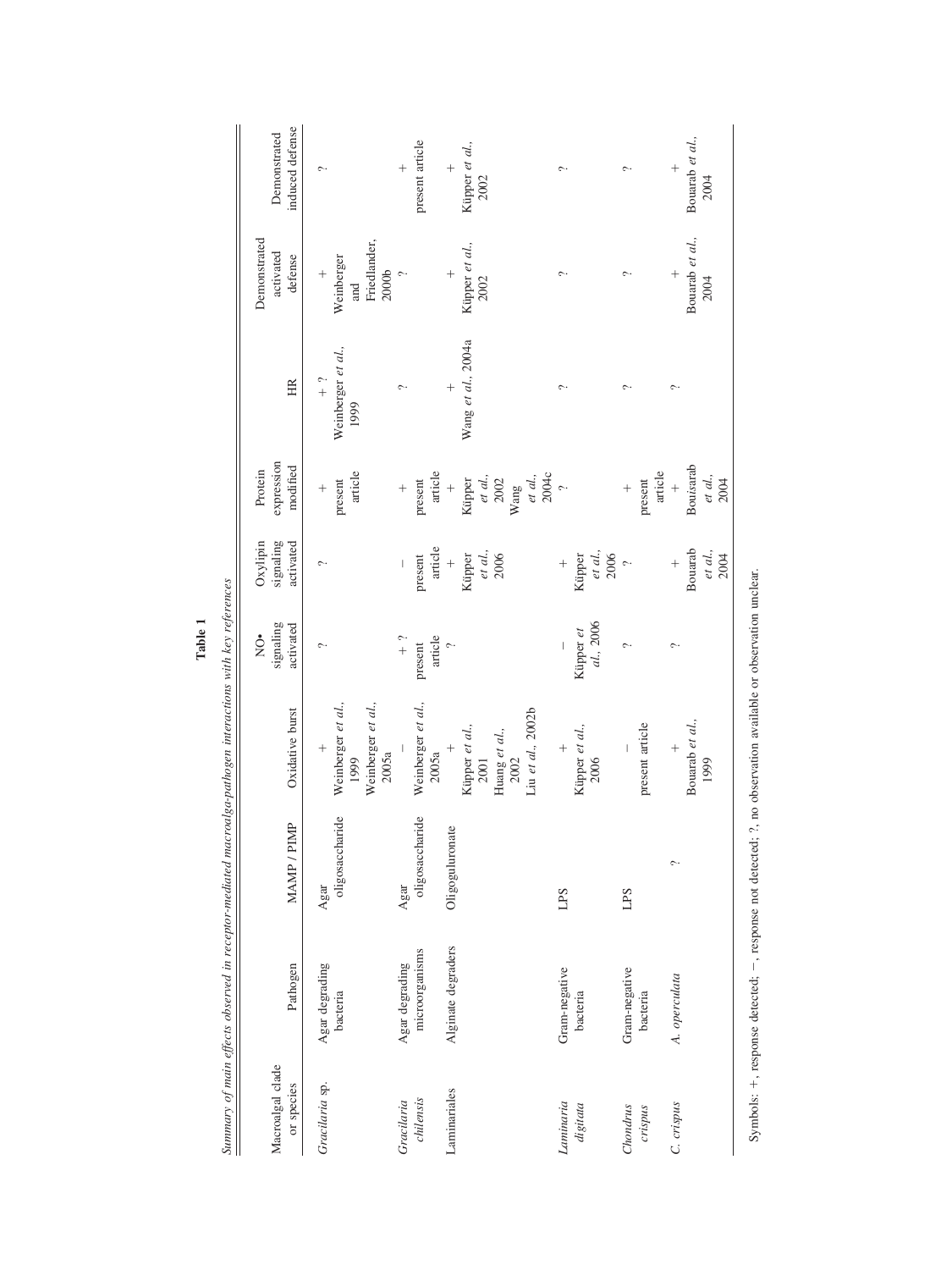red macroalga *Gracilaria* sp. (as *Gracilaria conferta*) was exposed to products of the microbial degradation of its agar cell wall matrix (Weinberger *et al.*, 1999). After exposure of *Gracilaria* sp. to agar oligosaccharides,  $H_2O_2$  accumulated in the algal medium within minutes.

As could be shown by transmission electron microscopy, the site of ROS production was the plasma membrane of epidermal and subepidermal cells (Weinberger *et al.*, 2005a). Further analysis of the oxidative burst response revealed that it was highly sensitive to diphenylene-iodonium, a specific inhibitor of NADPH-dependent enzymes, as well as to inhibitors of flavo-enzymes. The authors therefore concluded that NADPH oxidase (which is a flavoenzyme) located in the plasma membrane was probably the source of ROS after *Gracilaria* sp. was exposed to an elicitor (Weinberger *et al.*, 2005a), as in vascular plants and metazoans (Torres and Dangl, 2005).

NADPH-oxidases of vascular plants and animals are stimulated by  $Ca^{2+}$ -ions (Keller *et al.*, 1998; Sagi and Fluhr, 2001; Banfi *et al.*, 2005), and  $Ca^{2+}$ -ions are also required for the activation of NADPH oxidase in *Gracilaria* sp. after agar oligosaccharide exposure. This is indicated by the observation that  $Ca^{2+}$ -channel inhibitors generally inhibit the response, while  $Ca^{2+}$ -ionophores increase its intensity (Weinberger *et al.*, 2005a).

The oxidative-burst response of *Gracilaria* sp. after agar oligosaccharide application was also prevented with protein kinase inhibitors and increased after application of phosphatase inhibitors, which indicated an involvement of phosphorylation events with NADPH oxidase activation (Weinberger *et al.*, 2005a). After a response was elicited, *Gracilaria* sp. remained incapable of responding for 6 h (Weinberger *et al.*, 2005a). Such a refractory state is typically observed after cellular recognition of chemical signals that activate phosphorylation events, because no unphosphorylated protein kinase substrate is available (Felix *et al.*, 1993). In conclusion, the early signaling events between stimulation of agar oligosacharide receptors and activation of NADPH oxidase in *Gracilaria* sp. include protein phosphorylation and  $Ca^{2+}$ -perception and appear similar in this way to those observed in vascular plants (Navazio *et al.*, 2002) and vertebrates (Meier, 1996).

A further similarity between *Gracilaria* sp. and vascular plants is in the specificity of their receptors for PIMPs that are functionally analogous. Agar is a functional analog of pectin in the cell wall matrices of red algae. Both pectin and agar are linear polysaccharides, consisting of monosaccharide and disaccharide repeating units, respectively. Both microbial agarases and pectinases are endo-hydrolases and generate the repeating units as final products. The perception of agar oligosaccharides by *Gracilaria* sp. is affected by the oligosaccharide size (Weinberger *et al.*, 2001). Saccharides consisting of six to eight disaccharide repeating units proved to be the most efficient in eliciting an oxidative burst and eliminating associated bacteria, while the disaccharide was not perceived. This is consistent with the observation that pectin oligosaccharides also appear to be best perceived when they are relatively long and consist of chains of 10 to 15 monosaccharides (Mathieu *et al.*, 1991).

An indication that MAMPs may also be perceived by red macroalgae comes from a study of *Chondrus crispus* and its endophytic algal pathogen *Acrochaete operculata* (Bouarab *et al.*, 1999). The authors reported that cell-free extract of *A. operculata* triggered an oxidative burst. The gametophytic generation of *C. crispus,* which is more resistant than the sporophytic generation to *A. operculata*, responded with a stronger release of ROS. The oxidative burst was sensitive to diphenylene iodonium and therefore probably catalyzed by an NADPH oxidase. Attempts to isolate the molecular signal were unsuccessful, because it was not consistently present in *A. operculata* extracts (F. Weinberger, unpubl. data). An origin from microorganisms that were associated with *A. operculata* rather than from *A. operculata* itself can therefore not be excluded.

Liposaccharide (LPS) and lipoteichoic acids isolated from the cell envelopes of gram-negative and gram-positive bacteria modified patterns of protein expression in *C. crispus* (Fig. 1), which strongly suggests that they are perceived by this alga. These compounds did not trigger an oxidative burst in *C. crispus*, which was also true in several confirmed cases of LPS perception in vascular plants (Erbs and Newman, 2003).

An oxidative burst *per se* is not necessarily a result of receptor activation, since sources other than NADPH oxidase may also generate ROS. In *Gracilaria chilensis,* a species closely related to *Gracilaria* sp., agar oligosaccharides did not activate NADPH oxidase, but were instead oxidized by an agar oligosaccharide oxidase located in the cell wall (Weinberger *et al.*, 2005a). Similarly, *A. operculata* often contains—and excretes—important amounts of asparagine, which may serve as a substrate of cell-walllocated amino acid oxidase in *C. crispus* (Weinberger *et al.*, 2002, 2005b). In both cases, important amounts of ROS may temporarily accumulate and even affect pathogens, but molecular perception is not required.

#### **Receptor-Mediated Immunity in Kelps**

Alginate is the functional analog of agar and pectin in kelps, and oligomeric degradation products of alginate rich in  $\alpha$ -1,4-L-guluronic acid have been shown to elicit an oxidative burst in kelp sporophytes (Küpper et al., 2001, 2002). Exposure of *Laminaria digitata* to 2.5  $\mu$ g l<sup>-1</sup> or more of oligoguluronate triggered a release of superoxide radicals. Cortical and young tissues generated more ROS than medullary and old tissues, respectively. No response was measured for 3 h after exposure, and pharmacological investigation with specific enzyme inhibitors indicated that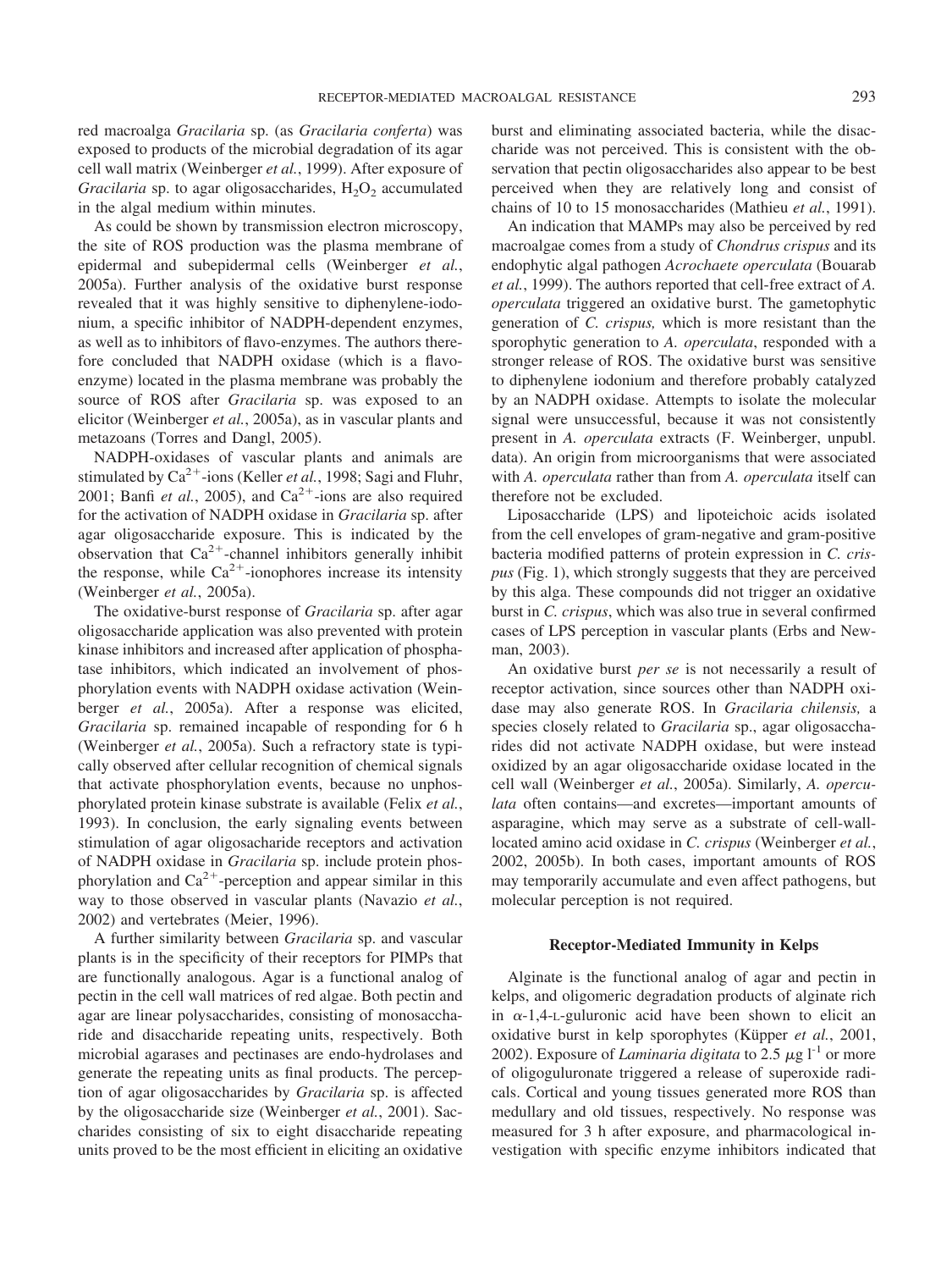294 F. WEINBERGER



**Figure 1.** Expression of bromoperoxidases in *Chondrus crispus* as detected by gel electrophoresis under non-denaturating conditions. Lanes were loaded with 50  $\mu$ g of crude protein of *C. crispus* incubated for 24 h in seawater alone (A) or seawater with addition of 1  $\mu$ g ml<sup>-1</sup> of lipoteichoic acid of *Staphylococcus aureus* (B), lipopolysaccharide of *Salmonella mortus-equi* (C), or lipoteichoic acid of *Bacillus subtilis* (D). Band 2 represents the red algal pigment phycoerythrin; bands 1 and 3 to 5 represent different bromoperoxidases. Visibly, bands 3 to 5 were absent in untreated *C. crispus*. For development, the gel was soaked with 25 mmol l<sup>-1</sup> TRIS buffer, pH 7.4, in the presence of 10  $\mu$ mol l<sup>-1</sup> potassium bromide, 90  $\mu$ mol l<sup>-1</sup> *o*-dianisidine, and 0.45 mmol l<sup>-1</sup> H<sub>2</sub>O<sub>2</sub>.

the signal transduction chain after treatment with oligoguluronate signals in *L. digitata* probably includes protein kinases, as well as  $Ca^{2+}$  channels and anion channels.

The authors also reported that oligoguluronate application resulted in a transient uptake of potassium for about 5 min, which was correlated with medium alkalinization and followed by a massive efflux of potassium ions. Interestingly, application of ionophores of  $K^+$ ,  $H^+$ , and  $Ca^{2+}$ also activated NADPH oxidase, and the authors therefore concluded that plasma membrane depolarization must be directly involved in the activation of NADPH oxidase in *L. digitata*. This is similar to the situation in vertebrates (Amatore *et al.*, 2006), and different from that in vascular plants (Jabs *et al.*, 1997) and red macroalgae (Weinberger *et al.*, 2005b).

An NADPH-oxidase-mediated oxidative burst was also observed when *L. digitata* was challenged with LPS originating from the outer cell envelope of gram-negative bacteria (Küpper *et al.*, 2006). Such responses to LPS have also been observed in some vascular plants (Meyer *et al.*, 2001) and in metazoans (Farnell *et al.*, 2003; He *et al.*, 2003; Remer *et al.*, 2003).

#### **Receptor-Mediated Protein Expression**

After perception of MAMPs or PIMPs, animals and vascular plants typically respond not only with instantaneous activation of constitutive enzymes such as NADPH oxidase,

but also with upregulated expression of defense-related proteins. There is evidence that macroalgae respond in an analogous way to MAMPs and PIMPs. For example, an upregulation of phenylalanine-ammonia lyase, a key enzyme of the biosynthesis of aromatic compounds, was reported for *Chondrus crispus* gametophytes after incubation with cell-free extracts of the endophytic pathogen *Acrochaete operculata*. Within 24 h, the enzyme was more strongly expressed, and this effect was correlated with increased resistance against *A. operculata* (Bouarab *et al.*, 2004).

A similar response was reported for *Laminaria digitata*, in which autofluorescent compounds—interpreted by the authors as defense-related aromatic compounds—accumulated within 7 d after treatment with oligoguluronate (Küpper *et al.*, 2002). This increase was positively correlated with resistance toward the endophyte *Laminariocolax tomentosoides*. In *Laminaria japonica*, the activity potential of polyphenol oxidase increased after infection with alginate-degrading microorganisms (Wang *et al.*, 2004c), which also indicates modifications in the metabolism of phenolic compounds.

Treatment of *C. crispus* with lipoteichoic acids or LPS originating from the outer cell envelopes of various bacteria triggered expression of new isoforms of bromoperoxidase 24 h later (Fig. 1), suggesting that these MAMPs increase the algal capacity for synthesis of brominated defense com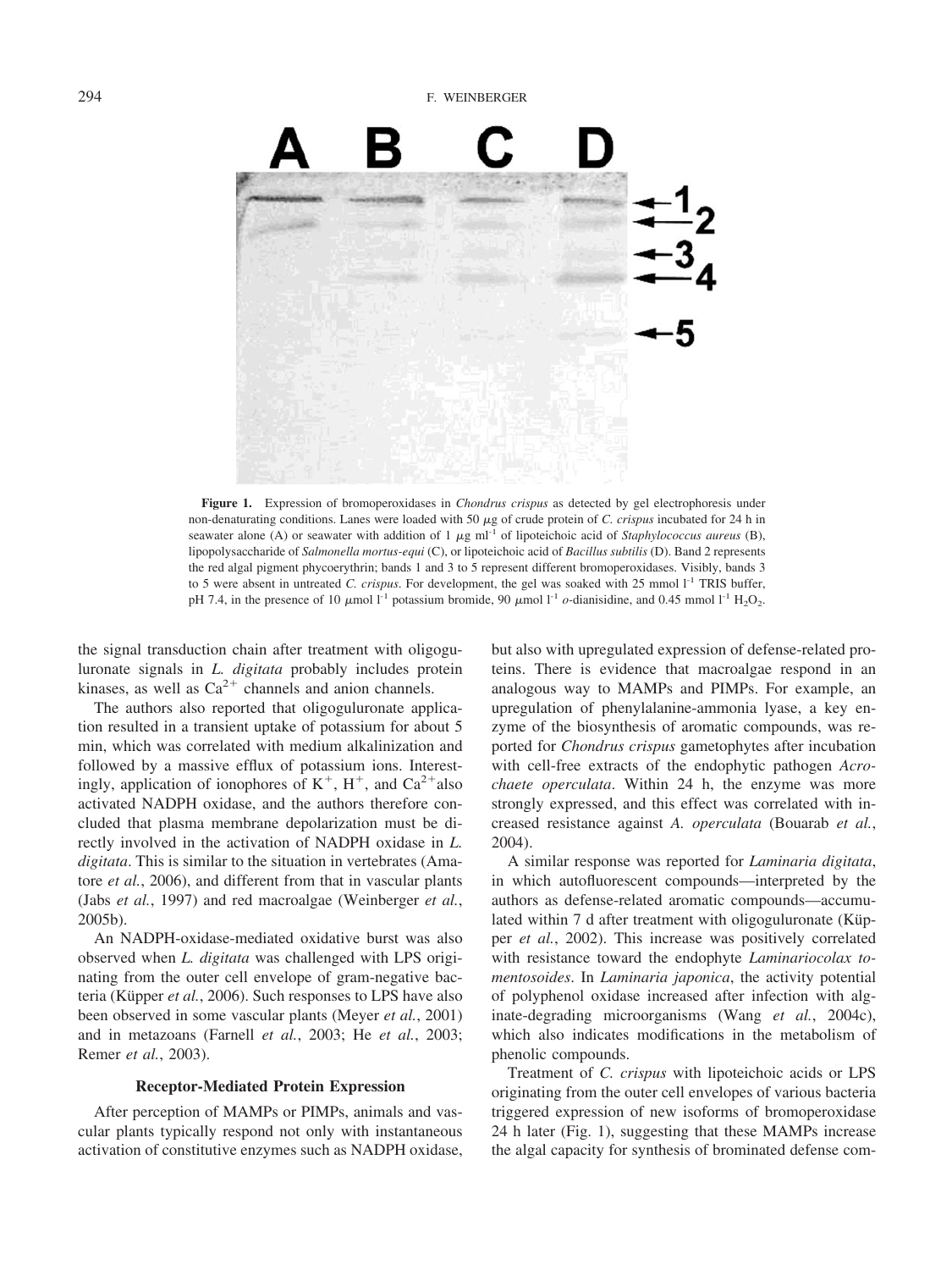pounds (see below). Exposure of different *Gracilaria* species to agar oligosaccharide resulted in an upregulation of agar oligosaccharide oxidoreductase 24 h later. The expression of this enzyme was positively correlated with resistance of *Gracilaria chilensis* toward attachment of the epiphytic filamentous alga *Acrochaetium* sp. (F. Weinberger, J. Beltrán, U. Lion, M.-L. Guillemin, unpubl. data).

#### **Secondary Signal Transduction**

Upregulation of specific proteins after MAMP or PIMP perception implies that intracellular signaling activates their transcription. ROS resulting from the oxidative burst, but also NO radicals, have been shown in animals and vascular plants to interact in a regulatory network that modifies protein expression (Jabs *et al.*, 1997; Grant and Loake, 2000; Delledonne *et al.*, 2001; Zeidler *et al.*, 2004; Pitzschke *et al.*, 2006). Using two different analytical methods, Küpper *et al.* (2006) failed to detected any NO• radicals in *Laminaria digitata* after exposure to LPS and concluded that they were probably not generated. In contrast, the upregulation of agar oligosaccharide oxidoreductase after treatment of *Gracilaria chilensis* with agar oligosaccharides could be prevented with various specific inhibitors of NO• synthase, suggesting that NO• radicals were possibly involved in the regulation (F. Weinberger, unpubl. data).

Signaling cascades involving oxidized polyunsaturated fatty acids—so-called oxylipins—are activated after perception of external molecular signals in vascular plants as well as in animals (Lee *et al.*, 2005), and this is also the case in macroalgae. Hydroperoxides derived from C20 polyunsaturated fatty acids (eicosanoids) regulate immune responses in metazoans (Soberman and Christmas, 2003; Stanley, 2006), whereas vascular plants use derivatives of C18 (octadecanoids) and C16 (hexadecanoids) fatty acids (Blee, 2002; Farmer *et al.*, 2003). In both phyla, lipoxygenases catalyze the oxygenation of polyunsaturated fatty acids into hydroperoxy derivatives and other secondary products (Feusner and Wasternack, 2002; Soberman and Christmas, 2003). Both red and brown macroalgae also produce oxylipins, which are derived from C18 as well as from C20 fatty acids, and several studies indicate regulatory roles for at least some of these compounds in algal defense (reviewed by Potin *et al.,* 2002; Pohnert, 2004).

Cellular perception of MAMPs has been shown to result in production of oxylipins and in biological effects. For example, concentrations of octadecanoid and eicosanoid oxylipins increased in *Chondrus crispus* after exposure to cell-free extracts of *Acrochaete operculata* (Bouarab *et al.*, 2004). Two lipoxygenase isoforms were upregulated within 1 d after elicitor application. Moreover, inhibition of lipoxygenase abolished the natural resistance of *C. crispus* gametophytes toward *A. operculata*, which demonstrated that this resistance requires oxylipin signaling. Further, treatments of *C. crispus* sporophytes— usually susceptible to *A. operculata* —with C20 or C18 oxylipins induced a transient resistance. The study by Bouarab *et al.* (2004) thus confirmed the involvement of both C18 and C20 oxylipins in defense signalling in *C. crispus*.

MAMP-activated production of oxylipins was also observed in *L.. digitata* (Küpper *et al.*, 2006). Within 30 min after treatment of *L. digitata* with two different LPS or with oligoguluronate, this brown alga released increased amounts of C18 and C20 free fatty acids. However, a concomitant accumulation of oxidized derivatives of linolenic and eicosapentaenoic acid was observed only after application of LPS, suggesting that oligoguluronate perception does not result in oxylipin production. Similarly, agar oligosaccharides did not activate oxylipin production in *G. chilensis* (U. Lion, Essen University, pers. comm.).

Further derivatization of C18 and C20 oxylipins leads to synthesis of jasmonic acid in vascular plants and of prostaglandins in metazoans. These cyclopentenones often act as defense hormones, in particular jasmonic acid (Farmer *et al.*, 2003; Soberman and Christmas, 2003; Schaller *et al.*, 2005; Stanley, 2006). Evidence exists that jasmonic acid, or structurally similar compounds (Pohnert, 2004), also play a role as secondary defense signals in macroalgae. For example, methyl jasmonate induced an increased biosynthesis of phlorotannins— often considered to be defense compounds—in the bladder wrack *Fucus vesiculosus* (Arnold *et al.*, 2001) and transient resistance to *A. operculata* in *C. crispus* (Bouarab *et al.*, 2004). Treatment of *C. crispus* with methyl jasmonate also resulted in a general increase in stress gene transcription, while the expression of genes involved in energy conversion and general metabolism was downregulated (Collén et al., 2006), which confirmed the hormone-like function of jasmonic acid (or structurally similar compounds) in this macroalga.

## **Hypersensitive Response**

At the site of attempted attack by an avirulent pathogen, vascular plants typically respond with hypersensitive cell death (Heath, 2000), and similar responses have been reported from macroalgae. During the hypersensitive response (HR), vascular plants sacrifice infected and adjacent cells to limit pathogen spreading. The HR is a result of programmed cell death (apoptosis) and different from the accidental cell death that may be caused by extrinsic factors such as accumulation of phytotoxic compounds after a traumatic stress (Van Breusegem and Dat, 2006). The regulation of the HR involves sensing of changes in intracellular homeostasis of ROS such as  $O_2$  • or NO• during the oxidative burst (Delledonne *et al.*, 2001), but due to the inherent toxic nature of these oxidants, their signaling function in the HR has long been masked.

Cell death is often observed during microbial infections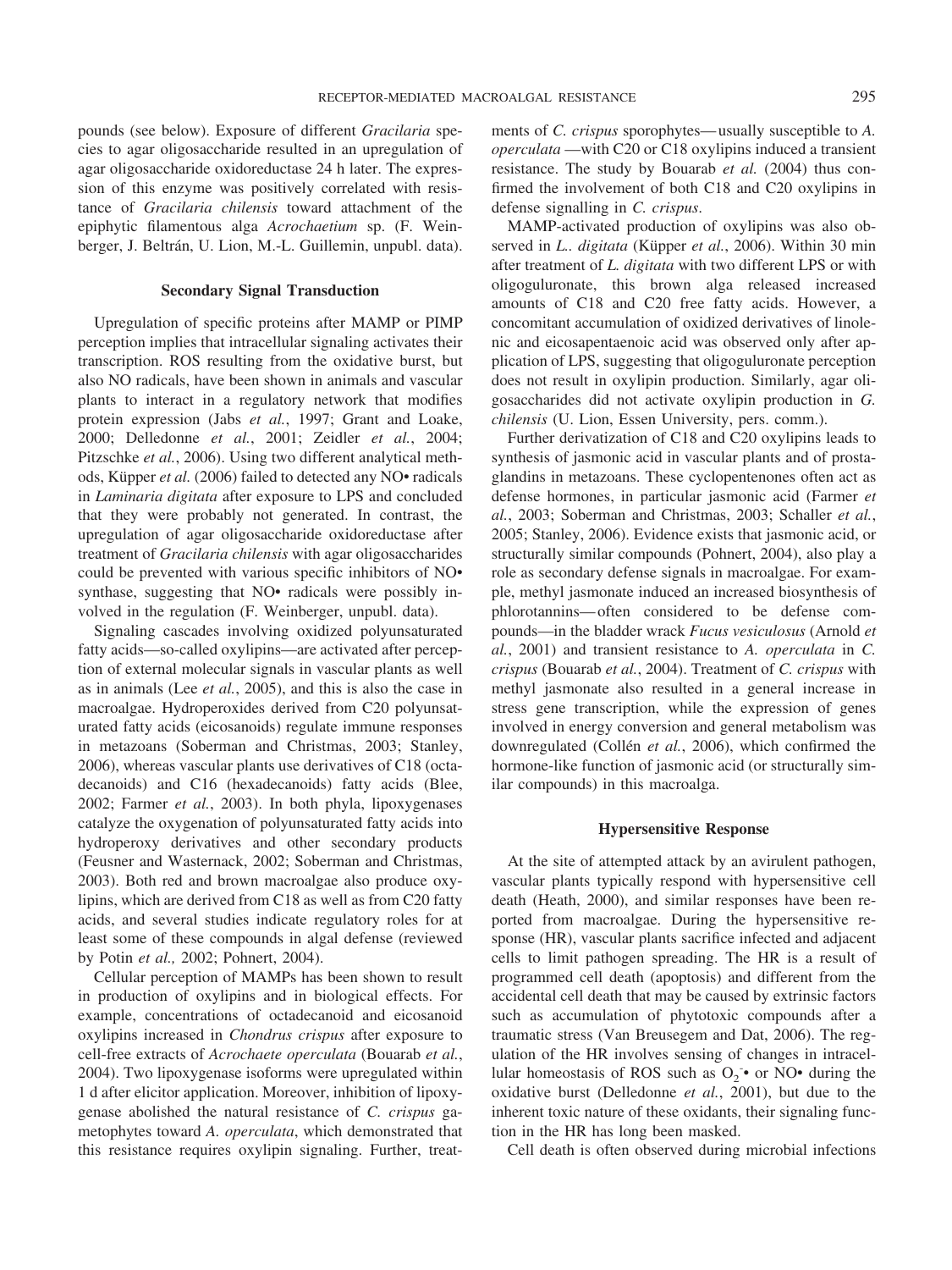of macroalgae. For example, alginate-degrading bacteria have been shown to induce cell death in *Laminaria japonica* (Liu *et al.*, 2002a), but not in certain resistant clones that expressed a particularly high antioxidative capacity (Tang *et al.*, 2002), suggesting that ROS accumulation after oligoguluronate perception was crucial for this symptom. Cell death was also observed in gracilarioids after infection with bacteria (Weinberger *et al.*, 1994, 1997; Jaffray and Coyne, 1996; Schroeder *et al.*, 2003). Application of agar oligosaccharide into the medium of *Gracilaria* sp. caused this symptom in apical cells, and simultaneous application of catalase reduced the effect, which indicated an involvement of ROS into cell death (Weinberger, 1999).

Uncoupling of respiration and phosphorylation is a prerequisite for programmed cell death (Fleury *et al.*, 2002; Tiwari *et al.*, 2002; Van Breusegem and Dat, 2006), leading to amplified ROS production and changes in ROS homeostasis, and such uncoupling was observed after exposure of *Gracilaria* sp. to agar oligosaccharides (Weinberger, 1999). The resulting respiratory increase was sensitive toward respiration inhibitors, such as rotenone and antimycin A, and application of these agents also reduced agar oligosaccharide-induced cell death in *Gracilaria* sp. significantly. In addition to mitochondria, chloroplasts were also involved in the regulation of agar oligosaccharide-activated cell death in *Gracilaria* sp. The effect was dependent on small doses of light (Weinberger *et al.*, 1999), reminescent of findings with vascular plants which indicate an involvement of phytochrome light receptors in the regulation of the HR (Genoud *et al.*, 2002).

Key enzymes activated during apoptosis that catalyze programmed cell death in vascular plants and in metazoans are nucleases and caspases, a family of highly specific proteases (Heath, 2000; Lam and del Pozo, 2004). Investigations with *L. japonica* revealed that cell death after infection with alginate-degrading microorganisms was dependent upon caspases, and DNA cleavage was also observed (Wang *et al.*, 2004a). Alginate degrader-induced cell death in *L. japonica* therefore appears as a result of apoptosis, similar to the HR in vascular plants. Interestingly, overexpression of hypersensitive lesions in response to alginatedegrading bacteria may lead to massive losses of *L. japonica* sporelings in commercial kelp aquaculture and has been described as the so-called "rot disease" (Ding, 1992).

## **The Defensive Value of Receptor-Mediated Immunity**

Irrespective of all similarities or differences with other host-pathogen systems, any defenses should, of course, result in a containment of pathogens. Indeed, exposure to MAMPs or PIMPs increases macroalgal resistance. In *Gracilaria* sp., treatment with agar oligosaccharides eliminated up to 55% of all associated bacteria within 1 h (Weinberger and Friedlander, 2000). Agarolytic bacterial

strains that had been isolated from the surface of *Gracilaria* sp. proved to be particularly sensitive. Treatment with agar oligosaccharides also increased the resistance of *Gracilaria chilensis* against the epiphytic microalga *Acrochaetium* sp. (Weinberger, unpubl. data). After exposure to oligoguluronate, *Laminaria digitata* sporophytes became more resistant to infection with a brown algal endophyte, *Laminariocolax tomentosoides* (Küpper *et al.*, 2002). The resistance increased progressively, reached its maximum 7 d after exposure, and persisted for more than one week. Similarly, *Chondrus crispus* gained in resistance against the endophyte *Acrochaete operculata* when it was treated with cell-free extract from *A. operculata* (Bouarab *et al.,* 2004).

Innate immunity requires more than the general ability of an organism to perceive MAMPs or PIMPs and to activate a potentially defensive response after signal recognition: it also requires that the necessary concentrations of signals and defense compounds be reached under natural conditions. Host-pathogen interactions of vascular plants and animals typically take place in the phylloplane or lymph system, where concentrations of infochemicals and defense compounds can be more-or-less controlled by the host. In contrast, elicitors and defense compounds in macroalgapathogen interactions may be subject to constant dilution in the aquatic environment. It is therefore an obvious question whether they can ever reach efficient concentrations.

Analytical tools that allow the real-time quantification of MAMPs or PIMPs directly at the site of their release do not yet exist, but several studies indicate that molecular signals are generated during pathogen infections in sufficient amounts to trigger responses. In *Laminaria japonica,* early stages of infections with alginate-degrading bacteria have been shown to be characterized by responses similar to those of oligoguluronane exposure; for example, by an oxidative burst (Huang *et al.*, 2002; Liu *et al.*, 2002b) and by  $Ca^{2+}$  translocation events (Wang *et al.*, 2004b), which indicates that oligoguluronates are apparently perceived. In pond aquaculture of *Gracilaria* sp., microbial decay of algal biomass resulted within 24 h in an accumulation of agar oligosaccharides that was potentially high enough to elicit an oxidative burst in all specimens of *Gracilaria* sp. that were present (Weinberger and Friedlander, 2000). A similar "neighbor effect" might also be possible in other closed water bodies, such as rock pools.

The quantification of unstable compounds such as ROS, in real time and at the site of their potential defensive action, poses a challenge similar to the quantification of MAMPs or PIMPs. Indications of direct defensive effects of algal responses after pathogen perception have nontheless been reported. Küpper *et al.* (2002) inhibited the capacity for an oxidative burst in *Laminaria digitata* and *Macrocystis pyrifera* by adding diphenylene iodonium to the medium, which rendered these kelps unable to defend themselves against decomposition by the same bacterial flora that under normal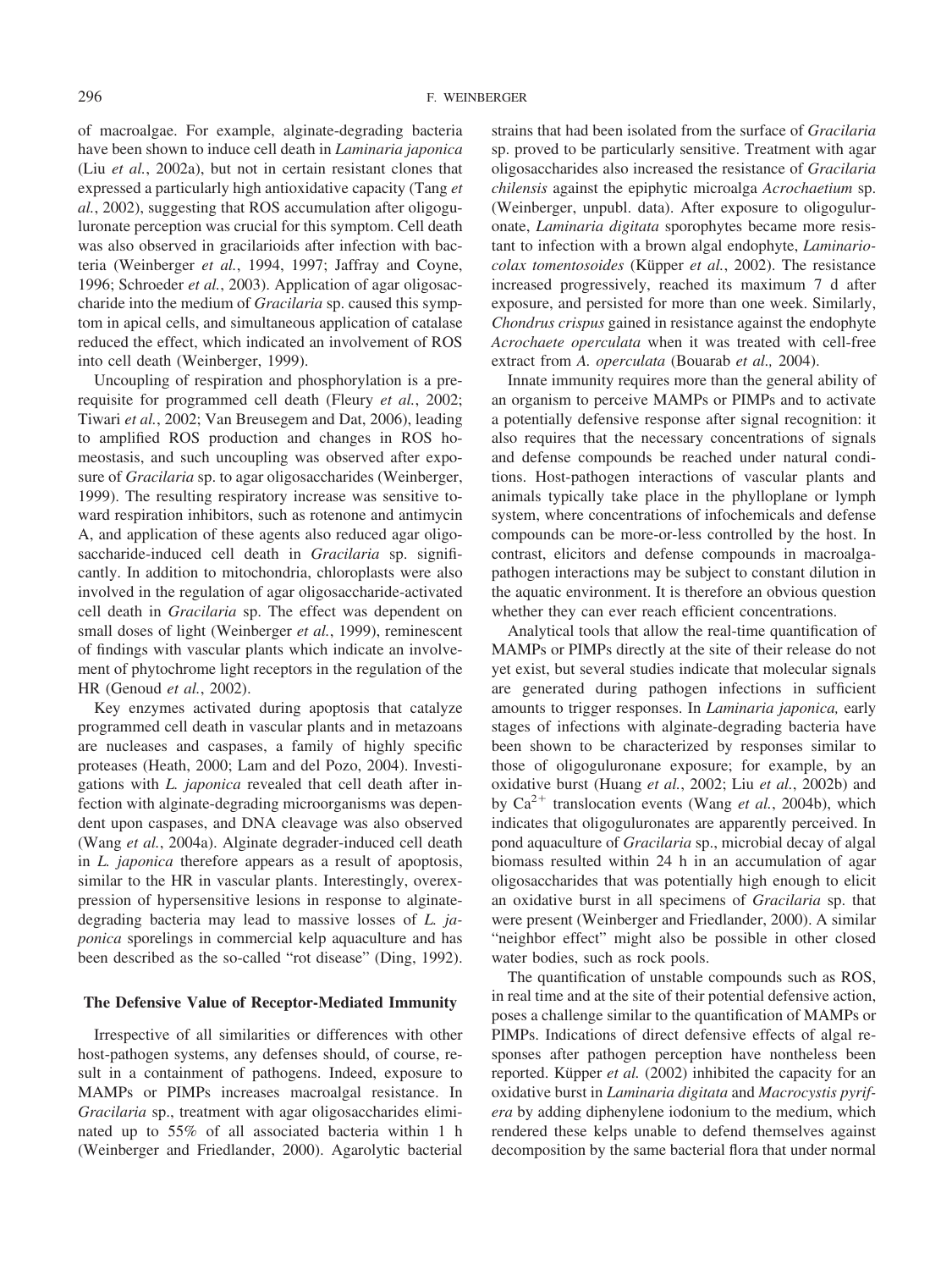conditions caused no damage to them. Seaweed-associated agarolytic bacteria (Weinberger and Friedlander, 2000) and alginate-hydrolyzing bacteria (Küpper et al., 2001) were generally sensitive toward the concentrations of  $H_2O_2$  that were observed in the algal medium after exposure to the elicitor, suggesting that direct cytotoxicity of ROS may lead to an elimination of these microorganisms.

In addition, many macroalgae have cell-wall-located haloperoxidases, which are limited in their activity by  $H_2O_2$ and which generate hypohalous acids and various halocarbons, such as bromoform  $(CHBr<sub>3</sub>)$  (Carpenter and Liss, 2000). It has long been disputed whether these compounds play a role in algal defense or are just byproducts of ROS detoxification (Manley, 2002). However, hypohalous acids generated by *L. digitata* have been shown to interfere with *N*-acyl-homoserine lactone-mediated quorum sensing, which regulates the formation of bacterial biofilms (Borchardt *et al.*, 2001). Moreover, a study by Paul *et al.* (2006) demonstrated that bacteria associated with the red alga *Asparagopsis armata* increased 14- to 20-fold when no  $CHBr<sub>3</sub>$  could be synthesized by their host due to bromide (Br- ) depletion. Bacteria that had been isolated from *A. armata* in Br- -depleted conditions proved to be more sensitive toward CHB $r<sub>3</sub>$  than were bacteria that had been isolated when Br<sup>-</sup> was present, which strongly suggests that the increase in bacterial numbers resulted from lack of  $CHBr<sub>3</sub>$ rather than from other effects of Br<sup>-</sup>-depletion.

Algal CHB $r_3$  production may therefore have a defensive value, provided that the rate of release is sufficiently high. The rate of CHBr<sub>3</sub> release by *A. armata* (Marshall *et al.*, 1999; Paul *et al.*, 2006) is in the same order of magnitude as in *L. digitata* that have not been exposed to an elicitor (Carpenter and Liss, 2000) or *Gracilaria* sp. (151 ng  $gDW^{-1}$  h<sup>-1</sup> [where DW is dry weight of algal tissue], F. Weinberger, B. Coquimpot, S. Forner, P. Morin, B. Kloareg, P. Potin, unpubl. data). Exposure of *L. digitata* to oligoguluronate immediately accelerated  $CHBr<sub>3</sub>$  production by about 250% (Palmer *et al.*, 2005), and an increase by 780% was observed with *Gracilaria* sp. after treatment with agar oligosaccharide (Weinberger, Coquimpot *et al.*, unpubl. data). All together, these findings suggest that halogenated compounds and ROS can be generated by kelps and gracilarioids in sufficiently high amounts to kill or repel microorganisms and that their production is accelerated during the oxidative burst. Compared to the small number of studies that were conducted with macroalgae, relatively many indications of direct toxic effects of oxidative burst products upon associated microorganisms exist. This contrasts with the relatively few examples that have been described for vascular plants, suggesting that more ROS are excreted by algae, possibly to compensate for dilution effects.

## **The Evolution of Innate Immunity**

Major principles of innate immunity appear strikingly similar among distant eukaryotic clades, which seemingly indicates that they are evolutionary ancient. However, comparisons of the molecular structures of innate receptors of animals and vascular plants reveal important differences (Nürnberger *et al.*, 2004; Ausubel, 2005), suggesting that similarities are the result of coevolutionary processes. The constitutive presence of innate receptors not only allows for particularly fast responses to pathogen attacks, but also is the necessary basis for a reliable cellular distinction between self and non-self (Nürnberger and Lipka, 2005), and this could be the reason that these receptors evolved several times independently.

Other components of innate immunity are apparently conserved. For example, the main subunits of NADPH oxidase in mammalian phagocytes, vascular plants, diatoms, and the red macroalgae *Porphyra yezoensis* and *Chondrus crispus* are structurally related (Keller *et al.*, 1998; Torres and Dangl, 2005; Hervé *et al.*, 2006), which confirms that this protein is evolutionary ancient. Eicosanoid and prostaglandin signaling may also be a common heritage of most or even all eukaryotes, which got lost only in spermatophytes (Bouarab *et al.*, 2004). Jasmonate signaling probably evolved after the primary chloroplast endosymbiosis but before any secondary endosymbiotic events (Fig. 2) and is therefore potentially a common trait of all photosynthetically active eukaryotes (Bouarab *et al.*, 2004). The same seems to be true for at least some components of apoptosis, which involves caspases in brown algae, vascular plants, and metazoans.

The fact that NADPH oxidase, oxylipin signaling pathways, and apoptosis appear to be evolutionary ancient is nonetheless no strong indication of a common origin of innate immunity. All three are not specific components of immunity regulation, but rather are generally employed in cellular stress management, and their similar functions in different eukaryotes could for this reason be a result of coevolution.

Interestingly, vascular plants and macroalgae share some immunological traits that are missing in metazoans—for example, the capacity to perceive PIMPs. Only the isolation and characterization of macroalgal MAMP and PIMP receptors in the future will allow for a final decision about whether innate immunity evolved only once or several times independently in photosynthetic eukaryotes.

#### **Conclusion and Outlook: Challenges for Ecologists!**

Considerable evidence of innate immunity in kelps, gracilarioids, and *Chondrus crispus* has accumulated during the last years (Table 1). Obvious similarities exist between the responses of kelps to alginate-degrading microorganisms and of vascular plants to pectin degraders. The re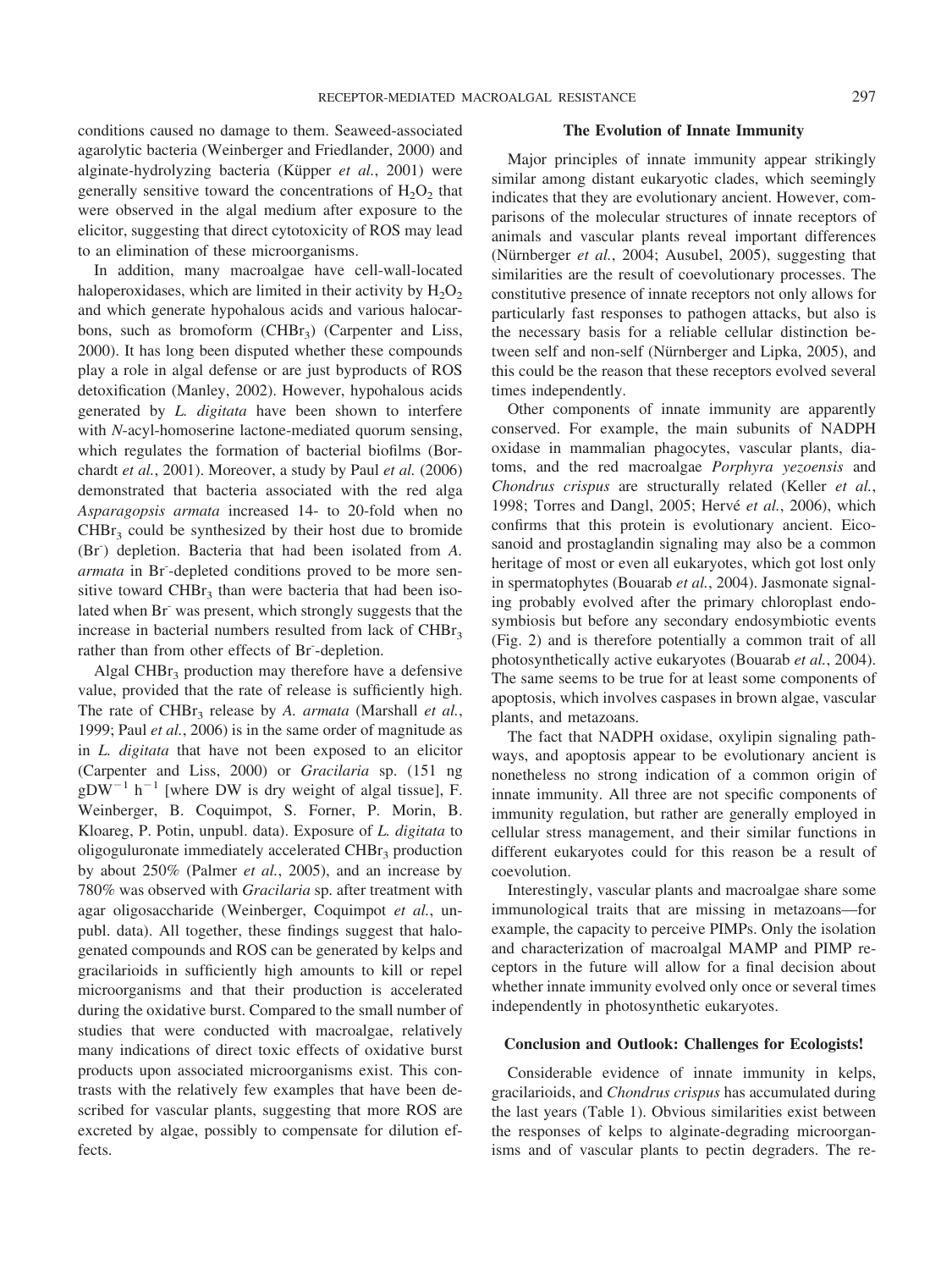sponse of *Gracilaria* sp. to agar degraders also fits into this pattern, but differs in some aspects from that of the closely related *Gracilaria chilensis*. Nontheless, both responses affected pathogens in bioassays. This still needs to be demonstrated for macroalgal responses to LPS, which again appear similar to those of other eukaryotes. The response of *C. crispus* to cell-free extracts of *Acrochaete operculata* also shows important similarities with the innate immunity

of other eukaryotes, while nature and origin of the active signal still remain enigmatic.

Yet relatively few examples of macroalgal innate immunity are known. This might mean that they are rare. However, the identification of molecular defense elicitors is time-consuming, and the lack of evidence of innate immunity in entire macroalgal clades such as chlorophytes and charophytes could simply reflect a lack of investigations.



Figure 2. A schematic representation of the evolutionary relationships and divergence times for plastidbearing eukaryotes (reproduced from Yoon, H. S., J. D. Hackett, C. Ciniglia, G. Pinto, and D. Bhattacharya. 2003. A molecular timeline for the origin of photosynthetic eukaryotes. *Mol. Biol. Evol.* **21**:809-818, by permission of the Society for Molecular Biology and Evolution and Oxford University Press). This tree was generated using maximum likelihood molecular clock methods, based upon a plastid-gene phylogeny with Bayesian inference. Nodes in the tree were constrained with six reliable fossil dates and a maximum age of 3500 millions of years based on the earliest known eubacterial fossil. The photosynthetic groups are outgroup-rooted with the Opisthokonta, which putatively ancestrally lacked a plastid. The branches on which the cyanobacterial (CB) primary and red algal secondary endosymbioses occurred are shown. Only red macroalgae (including Florideophycidae) and green macroalgae (including chlorophytes and charophytes) belong to the plant kingdom (Moreira *et al.,* 2000; Baldauf, 2003; Palmer, 2003). Brown macroalgae belong to the stramenopiles—and thus to the same phylum as diatoms—and have arisen from a secondary endosymbiosis between an ancestral unicellular red alga and a second colorless protist.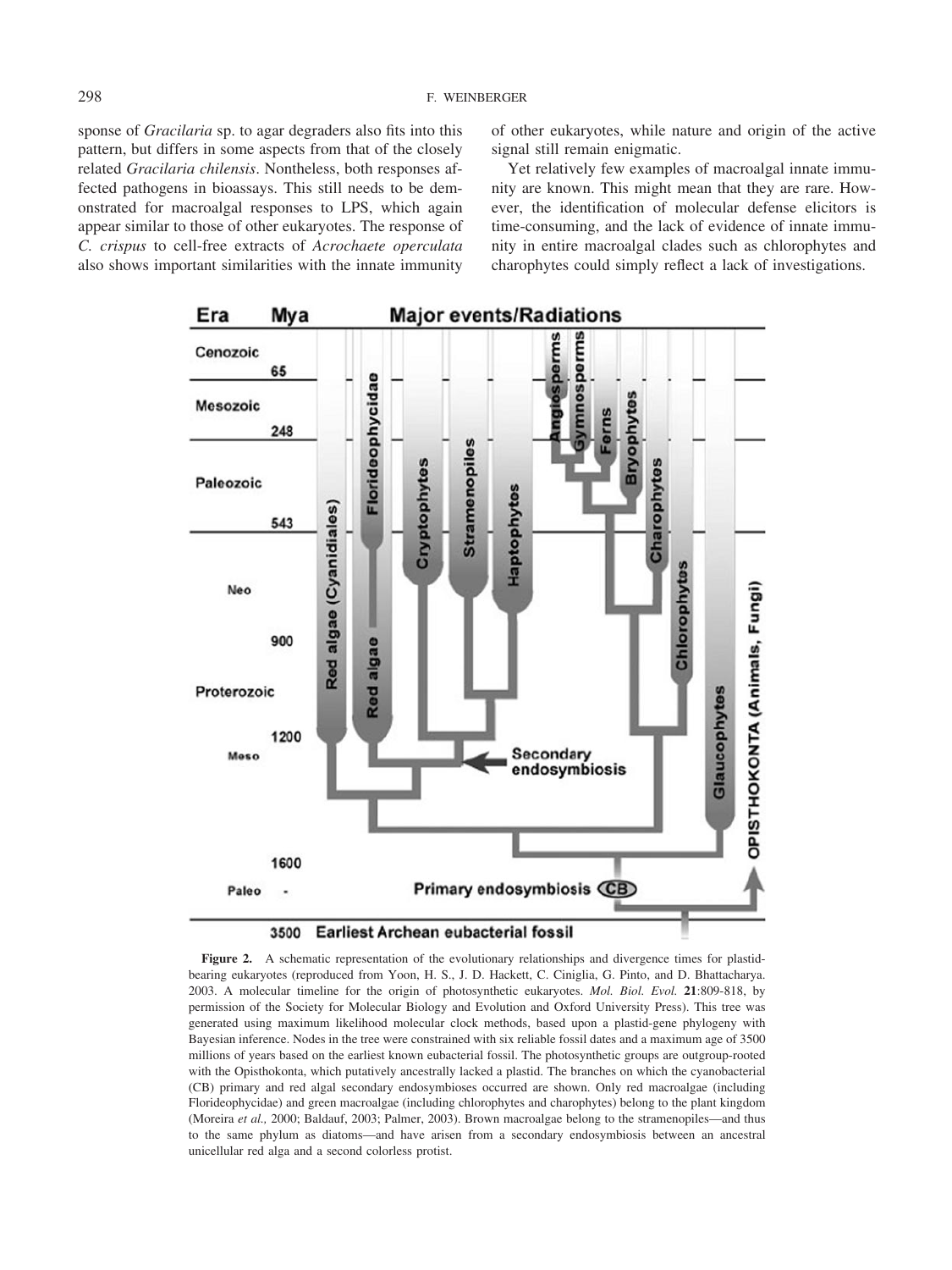The first herbivore-associated molecular pattern that induces increased resistance to grazing in a macroalga has recently been identified (Coleman *et al.*, 2007): the protein  $\alpha$ -amylase from mollusc saliva was apparently perceived by the brown alga *Ascophyllum nodosum*, which responded with increased synthesis of phlorotannin and reduced pallatability to the snail *Littorina obtusata*. This is reminescent of the recognition of specific components in the oral secretions of lepidopteran larvae by vascular plants (for a review, see Kessler and Baldwin, 2002).

So far, such examples of specific cellular recognition of grazers are an exception rather than a rule. Antigrazing defense in animals usually relies upon neuroreceptors, while vascular plants respond nonspecifically to wounding—irrespective of its cause. Wounding results in cell disintegration, in contact of phospholipases and lipids, subsequently in release of unsaturated fatty acids, and eventually in the formation of oxylipins (Kessler and Baldwin, 2002). Similar effects of wounding are also known from macroalgae (Schnitzler *et al.,* 2001; Lion *et al.,* 2006), and induction of macroalgal antiherbivore defenses by wounding has been reported (Toth and Pavia, 2007). However, more evidence of induced macroalgal antiherbivore defenses requiring chemical cues has been reported (Amsler, 2001; Toth and Pavia, 2007). These cues obviously must be perceived, and further examples of receptor-mediated defense against herbivores will possibly be detected in macroalgae. Additional examples will not only increase our understanding of seaweed-grazer interactions, but also allow us to widen the general concept of innate immunity. So far, innate immunity has been regarded only as the molecular basis of antimicrobial defenses (Nürnberger et al., 2004; Ausubel, 2005), and the few known examples of cellular perception of grazers were seen as exceptional. However, information on nonmodel organisms such as macroalgae is still largely missing, and long-standing "exceptions" may turn out to be "rules" in the future. A striking example for such a devolopment is the recent finding of C20 oxylipins as relatively widely distributed signaling compounds that are missing only in spermatophytes.

Molecular biologists are now challenged to isolate and characterize the receptors that are the basis of macroalgal innate immunity. This will not only be the final proof that these receptors exist, but it will also allow for a clear-cut decision on their evolutionary origin. Another important task for the coming years—in addition to further elucidating the signaling pathways involved—will be to analyze patterns of gene expression after defenses were elicited. The few known examples in macroalgae of gene induction after perception of a defense signal were often detected on the basis of an informed guess. Systematic comparisons of gene transcripts in macroalgae that have and have not been exposed to an elicitor should give much more comprehensive

indications of whether and which defense mechanisms are induced after signal perception.

The molecular concept of macroalgal innate immunity has provided important new insights into seaweed-microbe interactions, and it now needs to be complemented and further strengthened with a convincing ecological perspective on pathogen-induced defense. So far, the existence of macroalgal innate immunity against microorganisms has been demonstrated mainly in laboratory studies, using simplified host-pathogen systems and standardized environmental conditions. Ecologists are now challenged to evaluate the relevance and functionality of these mechanisms under natural conditions, where genetically more diverse macroalgae are subject to varying conditions and are associated with complex interacting populations of micro- and macroorganisms. Induced antimicrobial defense may potentially affect macrofoulers (since their settlement often depends upon bacterial biofilms; see also Steinberg and De-Nys, 2002) or the algal palatability to grazers.

Early stages of innate immune responses are typically characterized by transient signal and defense compound accumulation in and above the algal cell wall. The signals involved are usually complex and active at low concentrations in the nanomolar range, while the defense compounds involved are often short-lived (such as, for example, ROS). The demonstration that, under natural conditions, sufficiently high concentrations of these compounds are reached to cause an attributed effect is highly demanding, but necessary for the final proof of ecological relevance. In many cases this demonstration will probably require the development of new analytical tools that allow the quantification of signals and defense compounds *in vivo, in situ*, or both (La Barre *et al.*, 2004).

#### **Literature Cited**

- **Agrawal, A. A., and R. Karban. 1999.** Why induced defenses may be favored over constitutive strategies in plants. Pp. 45–61 in *The Ecology and Evolution of Inducible Defenses,* R. Tollrian and C. D. Harvell, eds. Princeton University Press, Princeton, NJ.
- **Amatore, C., S. Arbault, C. Bouton, K. Coffi, J.-C. Drapier, H. Ghandour, and Y. Tong. 2006.** Monitoring in real time with a microelectrode the release of reactive oxygen and nitrogen species by a single macrophage stimulated by its membrane mechanical depolarization. *Chembiochem* **7:** 653– 661.
- **Amsler, C. D. 2001.** Induced defenses in macroalgae: The herbivore makes a difference. *J. Phycol.* **37:** 353–356.
- **Amsler, C. D., and V. A. Fairhead. 2006.** Defensive and sensory chemical ecology of brown algae. *Adv. Bot. Res.* **43:** 1–91.
- **Armstrong, E., L. M. Yan, K. G. Boyd, P. C. Wright, and J. G. Burgess. 2001.** The symbiotic role of marine microbes on living surfaces. *Hydrobiologia* **461:** 37– 40.
- **Arnold, T. M., N. M. Targett, C. E. Tanner, W. I. Hatch, and K. E. Ferrari. 2001.** Evidence for methyl-jasmonate induced phlorotannin production in *Fucus vesiculosus* (Phaeophyceae). *J. Phycol.* **37:** 1026 – 1029.
- **Ashen, J. B., and L. J. Goff. 2000.** Molecular and ecological evidence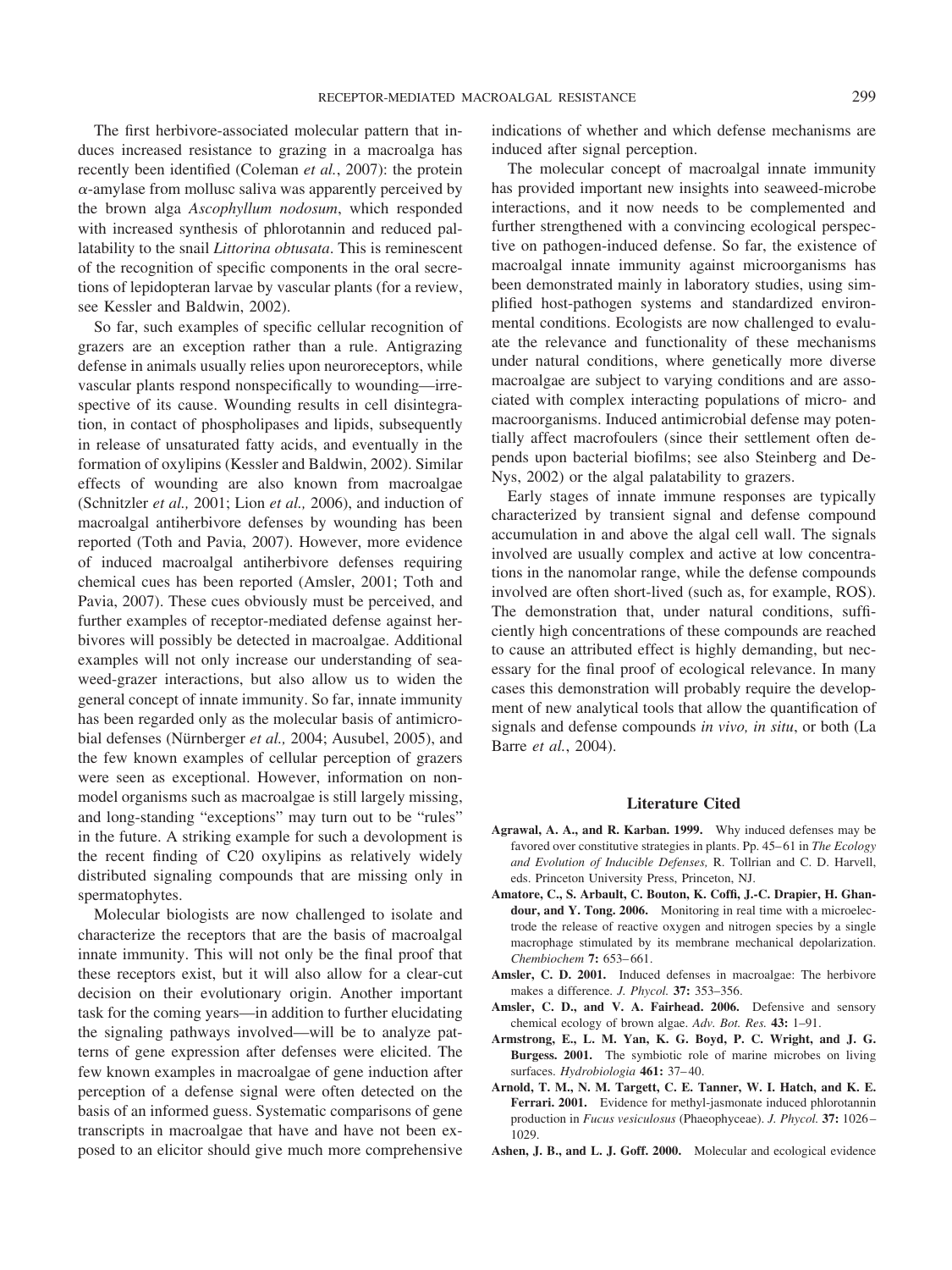for species specificity and coevolution in a group of marine algalbacterial symbioses. *Appl. Environ. Microbiol.* **66:** 3024 –3030.

- **Ausubel, F. M. 2005.** Are innate immune signalling pathways in plants and animals conserved? *Nat. Immun.***6:** 973–979.
- **Baldauf, S. L. 2003.** The deep roots of eukaryotes. *Science* **300:** 1703– 1706.
- **Banfi, B., F. Tirone, I. Durussel, J. Krisz, P. Moskowa, G. Z. Molnar, K.-H. Krause, and J. A. Cox. 2005.** Mechanism of  $Ca^{2+}$  activation of the NADPH oxidase 5 (NOX5). *J. Biol. Chem.* **279:** 18583–18591.
- **Blee, E. 2002.** Impact of phyto-oxylipins in plant defense. *Trends Plant Sci.* **7:** 315–322.
- **Borchardt, S. A., E. J. Allain, J. J. Michels, G. W. Stearns, R. F. Kelly, and W. F. McCoy. 2001.** Reaction of acylated homoserine lactone bacterial signaling molecules with oxidized halogen antimicrobials. *Appl. Environ. Microbiol.* **67:** 3174 –3179.
- **Bouarab, K., P. Potin, J. Correa, and B. Kloareg. 1999.** Sulfated oligosaccharides mediate the interaction between a marine red alga and its green algal pathogenic endophyte. *Plant Cell* **11:** 1635–1650.
- Bouarab, K., F. Adas, E. Gaquerel, B. Kloareg, J.-P. Salaün, and P. **Potin. 2004.** The innate immunity of a marine red alga involves oxylipins from both the eicosanoid and octadecanoid pathways. *Plant Physiol.* **135:** 1838 –1848.
- **Boyd, L. A. 2006.** Can the durability of resistance be predicted? *J. Sci. Food Agric.* **86:** 2523–2526.
- **Carpenter, E. J., and P. S. Liss. 2000.** On temperate sources of bromoform and other reactive organic bromine gases. *J. Geophys. Res.* **105D:** 20539 –20547.
- **Coleman, R. A., S. J. Ramchunder, A. J. Moody, and A. Foggo. 2007.** An enzyme in snail saliva induces herbivore-resistance in a marine alga. *Funct. Ecol.* **21:** 101–106.
- Collén, J., C. Hervé, I. Guisle-Marsollier, J. J. Léger, and C. Boyen. **2006.** Expression profiling of *Chondrus crispus* (Rhodophyta) after exposure to methyl jasmonate. *J. Exp. Bot.* **57:** 3869 –3881.
- **Correa, J. A. 1996.** Infectious diseases of marine algae: current knowledge and approaches. Pp. 149 –180 in *Progress in Phycological Research,* F. E. Round and D. J. Chapman, eds. Biopress, Bristol, United Kingdom.
- **Delledonne, M., J. Zeier, A. Marocco, and C. Lamb. 2001.** Signal interactions between nitric oxide and reactive oxygen intermediates in the plant hypersensitive disease resistance response. *Proc. Natl. Acad. Sci. USA* **98:** 13454 –13459.
- **Ding, M. 1992.** The effects of the environmental factors on *Laminaria* disease caused by alginic acid decomposing bacteria. *Acta Oceanol. Sinica* **11:** 123–130.
- **Dobretsov, S. V., and P.-Y. Qian. 2002.** Effect of bacteria associated with the green alga *Ulva reticulata* on marine micro- and macrofouling. *Biofouling* **18:** 217–228.
- **Engel, S., P. R. Jensen, and W. Fenical. 2002.** Chemical ecology of marine microbial defense. *J. Chem. Ecol.* **28:** 1971–1985.
- **Erbs, G., and M. A. Newman. 2003.** The role of lipopolysaccharides in the induction of plant defence responses. *Mol. Plant Pathol.* **4:** 421– 425.
- Farmer, E. E., E. Alméras, and V. Krishnamurthy. 2003. Jasmonates and related oxylipins in plant responses to pathogenesis and herbivory. *Curr. Opin. Plant Biol.* **6:** 372–378.
- **Farnell, M. B., T. L. Crippen, H. He, C. L. Swaggerty, and M. H. Kogut. 2003.** Oxidative burst mediated by toll like receptors (TLR) and CD14 on avian heterophils stimulated with bacterial toll agonists. *Dev. Comp. Immunol.* **27:** 423– 429.
- **Felix, G., M. Regennass, and T. Boller. 1993.** Specific perception of subnanomolar concentrations of chitin fragments by tomato cells: induction of extracellular alkalinization, changes in protein phosphorylation, and establishment of a refractory state. *Plant J.* **4:** 307–316.
- **Feusner, I., and C. Wasternack. 2002.** The lipoxygenase pathway. *Annu. Rev. Plant Biol.* **53:** 275–297.
- Fleury, C., B. Mignotte, and J.-L. Vayssière. 2002. Mitochondrial reactive oxygen species in cell death signaling. *Biochimie* **84:** 131–141.
- Genoud, T., A. J. Buchala, N.-H. Chua, and J.-P. Métraux. 2002. Phytochrome signalling modulates the SA-perceptive pathway in *Arabidopsis*. *Plant J.* **31:** 87–95.
- **Grant, J. J., and G. J. Loake. 2000.** Role of reactive oxygen intermediates and cognateredox signaling in disease resistance. *Plant Physiol.* **124:** 21–29.
- **He, H., M. B. Farnell, and M. H. Kogut. 2003.** Inflammatory agonist stimulation and signal pathway of oxidative burst in neonatal chicken heterophils. *Comp. Biochem. Physiol. A* **135:** 177–184.
- **Heath, M. C. 2000.** Hypersensitive response-related death. *Plant Mol. Biol.* **44:** 321–334.
- Hervé, C., T. Tonon, J. Collén, E. Corre, and C. Boyen. 2006. NADPH oxidases in Eukaryotes: red algae provide new hints! *Curr. Genet.* **49:** 190 –204.
- **Huang, J., X. Tang, T. Liu, and Y. Li. 2002.** Alteration of activated oxygen and antioxidant system in kelp during alginic acid decomposing bacteria infection. *J. Ocean Univ. Qingdao* **32:** 574 –578 (in Chinese with English summary).
- Jabs, T., M. Tschöpe, C. Colling, K. Hahlbrock, and D. Scheel. 1997. Elicitor-stimulated ion fluxes and  $O_2$ <sup>-</sup> from the oxidative burst are essential components in triggering defense gene activation and phytoalexin synthesis in parsley. *Proc. Natl. Acad. Sci. USA* **94:** 4800 – 4805.
- **Jaffray, A. E., and V. E. Coyne. 1996.** Development of an *in situ* assay to detect bacterial pathogens of the red alga *Gracilaria gracilis* (Stackhouse) Steentoft, Irvine et Farnham. *J. Appl. Phycol.* **8:** 409 – 414.
- **Jaffray, A. E., R. J. Anderson, and V. E. Coyne. 1997.** Investigation of bacterial epiphytes of the agar-producing red seaweed *Gracilaria gracilis* (Stackhouse) Steentoft, Irvine *et* Farnham from Saldanha Bay, South Africa and Luderitz, Namibia. *Bot. Mar.* **40:** 569 –576.
- **Järemo, J., J. Tuomi, and P. Nilsson. 1999.** Adaptive status of systemic and localized defense responses in plants. Pp. 33– 44 in *The Ecology and Evolution of Inducible Defenses,* R. Tollrian and C. D. Harvell, eds. Princeton University Press, Princeton, NJ.
- **Keller, T., H. G. Demude, D. Werner, P. Doerner, R. A. Dixon, and C. Lamb. 1998.** A plant homolog of the neutrophil NADPH oxidase  $gp91^{phox}$  subunit gene encodes a plasma membrane protein with  $Ca^{2+}$ binding motifs. *Plant Cell* **10:** 255–266.
- **Kessler, A., and I. T. Baldwin. 2002.** Plant responses to insect herbivory: the emerging molecular analysis. *Annu. Rev. Plant Biol.* **53:** 299 –328.
- Küpper, F. C., B. Kloareg, J. Guern, and P. Potin. 2001. Oligoguluronates elicit an oxidative burst in the brown algal kelp *Laminaria digitata*. *Plant Physiol.* **125:** 278 –291.
- Küpper, F. C., D. G. Müller, A. F. Peters, B. Kloareg, and P. Potin. **2002.** Oligoalginate recognition and oxidative burst play a key role in natural and induced resistance of sporophytes of Laminariales. *J. Chem. Ecol.* **28:** 2057–2080.
- Küpper, F. C., E. Gaquerel, E.-M. Boneberg, S. Morath, J.-P. Salaün, **and P. Potin. 2006.** Early events in the perception of lipopolysaccharides in the brown alga *Laminaria digitata* include an oxidative burst and activation of fatty acid oxidation cascades. *J. Exp. Bot.* **57:** 1991–1999.
- **La Barre, S., F. Weinberger, N. Kervarec, and P. Potin. 2004.** Monitoring defensive responses in macroalgae—limitations and perspectives. *Phytochem. Rev.* **3:** 371–379.
- **Lam, E., and O. del Pozo. 2004.** Caspase-like protease involvement in the control of plant cell death. *Plant Mol. Biol.* **44:** 417– 428.
- **Largo, D. B., K. Fukami, and T. Nishijima. 1995.** Occasional pathogenic bacteria promoting ice-ice disease in the carrageenan-producing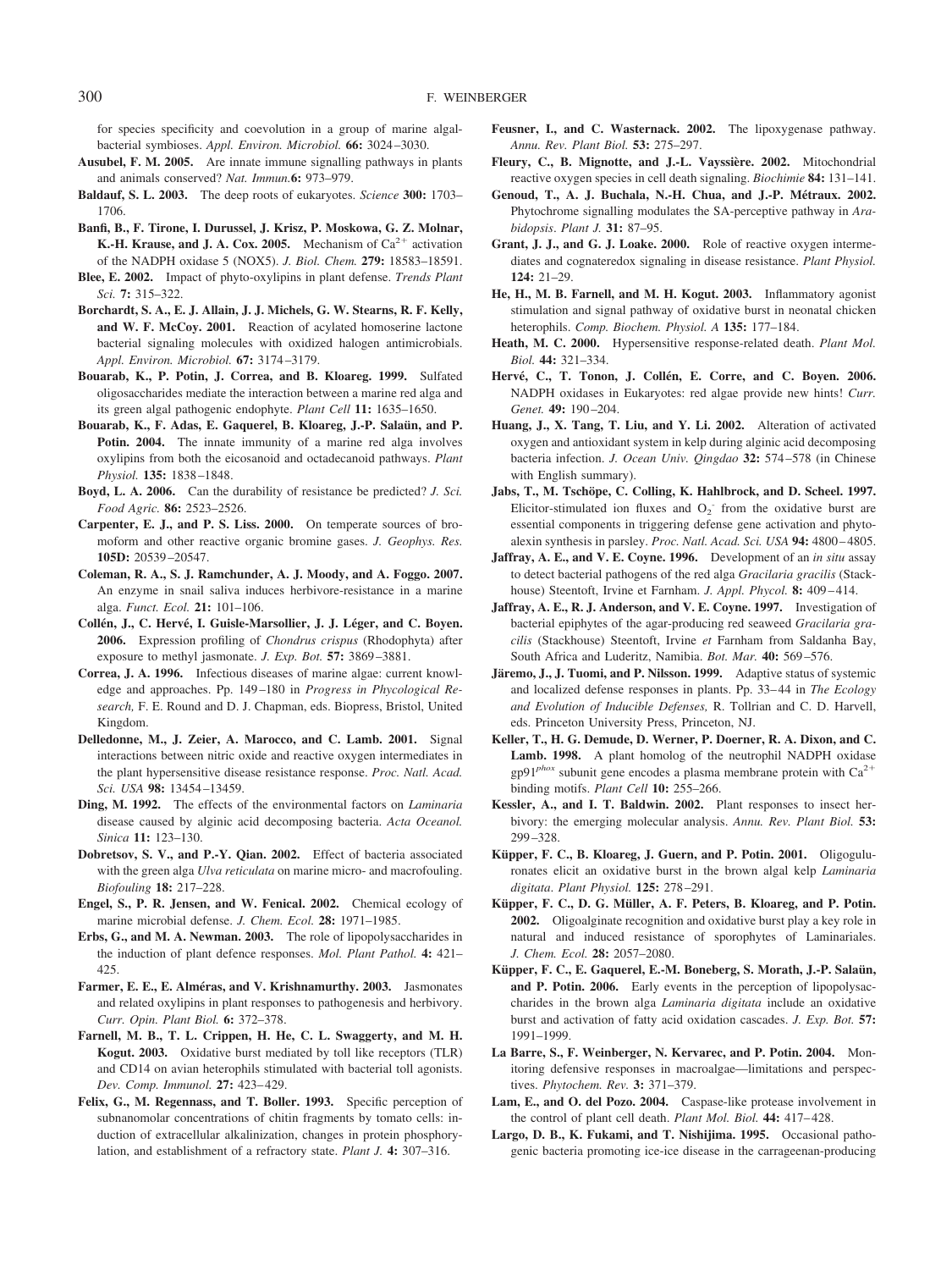red algae *Kappaphycus alvarezii* and *Eucheuma denticulatum* (Solieriaceae, Gigartinales, Rhodophyta). *J. Appl. Phycol.* **7:** 545–554.

- **Lee, H. Y., S. C. Bahn, J. S. Shin, I. Hwang, K. W. Back, J. H. Doelling, and B. T. S. Ryu. 2005.** Multiple forms of secretory phospholipase A2 in plants. *Prog. Lipid. Res.* **44:** 52– 67.
- **Lin, W., W. Zhang, X. Yan, and D. Duan. 2004.** Distribution and reinfection of alginic acid decomposing bacteria on juvenile *Laminaria japonica*. *Oceanol. Limnol. Sinica* **35:** 562–567.
- Lion, U., T. Wiesemeier, F. Weinberger, J. Beltrán, V. Flores, S. **Faugeron, J. Correa, and G. Pohnert. 2006.** Phospholipases and galactolipases trigger oxylipin-mediated wound-activated defence in the red alga *Gracilaria chilensis* against epiphytes. *Chembiochem* **7:** 457– 462.
- **Liu, C., L. Wang, M. Wang, and X. Tang. 2002a.** Difference analysis of infection activity of alginic acid decomposing bacteria infecting *Laminaria japonica*. *Mar. Sci. Haiyang Kexue* **26:** 44 – 47 (in Chinese with English abstract).
- **Liu, C., Z. Yang, and X. Tang. 2002b.** Generality of production of reactive oxygen species under infection of alginic acid decomposing bacteria in *Laminaria japonica*. *Mar. Fish. Res. Haiyang Shuichan Yanjiu* **23:** 33–36 (in Chinese with English abstract).
- **Mackey, D., and A. J. McFall. 2006.** MAMPs and MIMPs: proposed classifications for inducers of innate immunity. *Mol. Microbiol.* **61:** 1365–1371.
- **Manley, S. L. 2002.** Phytogenesis of halomethanes: a product of selection or a metabolic accident? *Biogeochemistry* **60:** 163–180.
- **Marshall, R. A., D. B. Harper, C. W. McRoberts, and M. J. Dring. 1999.** Volatile bromocarbons produced by *Falkenbergia* stages of *Asparagopsis* spp. (Rhodophyta). *Limnol. Oceanogr.* **44:** 1348 –1352.
- **Mathieu, Y., A. Kurdijan, H. Xia, J. Guern, A. Koller, M. D. Spiro, M. A. O'Neill, P. Albersheim, and A. Darvill. 1991.** Membrane responses induced by oligogalacturonides in suspension-cultured tobacco cells. *Plant J.* **1:** 333–343.
- **Matsuo, Y., H. Imagawa, M. Nishizawa, and Y. Shizuri. 2005.** Isolation of an algal morphogenesis inducer from a marine bacterium. *Science* **307:** 1598.
- **Meier, B. 1996.** Regulation of the superoxide releasing system in human fibroblasts. *Adv. Exp. Med. Biol.* **387:** 113–116.
- **Meusnier, I., J. L. Olsen, W. T. Stam, C. Destombe, and M. Valero. 2001.** Phylogenetic analyses of *Caulerpa taxifolia* (Chlorophyta) and of its associated bacterial microflora provide clues to the origin of the Mediterranean introduction. *Mol. Ecol.* **10:** 931–946.
- Meyer, A., A. Pühler, and K. Niehaus. 2001. The lipopolysaccharides of the phytopathogen *Xanthomonas campestris* pv. *campestris* induce an oxidative burst reaction in cell cultures of *Nicotiana tabacum*. *Planta* **213:** 214 –222.
- **Moreira, D., H. LeGuyader, and H. Philippe. 2000.** The origin of red algae and the evolution of chloroplasts. *Nature* **405:** 69 –72.
- **Navazio, L., R. Moscatiello, D. Bellincampi, B. Baldan, F. Meggio, M. Brini, C. Bowler, and P. Mariani. 2002.** The role of calcium in oligogalacturonide-activated signalling in soybean cells. *Planta* **215:**  $596 - 605$ .
- Nürnberger, T., and V. Lipka. 2005. Non-host resistance in plants: new insights into an old phenomenon. *Mol. Plant Pathol.* **6:** 335–345.
- Nürnberger, T., F. Brunner, B. Kemmerling, and L. Piater. 2004. Innate immunity in plants and animals: striking similarities and obvious differences. *Immunol. Rev.* **198:** 249 –266.
- Palmer, C. J., T. L. Anders, L. J. Carpenter, F. C. Küpper, and G. B. **McFiggans. 2005.** Iodine and halocarbon response of *Laminaria digitata* to oxidative stress and links to atmospheric new particle production. *Environ. Chem.* **2:** 282–290.
- Palmer, J. P. 2003. The symbiotic birth and spread of plastids: how many times and whodunit? *J. Phycol.* **39:** 4 –11.

**Paul, N. A., R. de Nys, and P. D. Steinberg. 2006.** Chemical defence

against bacteria in the red alga *Asparagopsis armata*: linking structure with function. *Mar. Ecol. Prog. Ser.* **306:** 87–101.

- Pitzschke, A., C. Forzani, and H. Hirt. 2006. Reactive oxygen species signalling in plants. *Antioxid. Redox Signaling* **8:** 1757–1764.
- Pohnert, G. 2004. Chemical defense strategies of marine organisms. *Top. Curr. Chem.* **239:** 179 –219.
- Potin, P., K. Bouarab, J.-P. Salaün, G. Pohnert, and B. Kloareg. 2002. Biotic interactions of marine algae. *Curr. Opin. Plant Biol.* **5:** 308 – 317.
- **Remer, K. A., M. Brcic, and T. W. Jungi. 2003.** Toll-like receptor-4 is involved in eliciting an LPS-induced oxidative burst in neutrophils. *Immunol. Lett.* **85:** 75– 80.
- **Sagi, M., and R. Fluhr. 2001.** Superoxide production by plant homologues of the gp91<sup>phox</sup> NADPH oxidase. Modulation of activity by calcium and tobacco mosaic virus infection. *Plant Physiol.* **126:** 1281– 1290.
- **Schaller, F., A. Schaller, and A. Stintzi. 2005.** Biosynthesis and metabolism of jasmonates. *J. Plant Growth Regul.* **23:** 179 –199.
- **Schnitzler, I., G. Pohnert, M. Hay, and W. Boland. 2001.** Chemical defense of brown algae (*Dictyopteris* spp.) against the herbivorous amphipod *Amphitoe longimana*. *Oecologia* **126:** 515–521.
- **Schroeder, D. C., M. A. Jaffer, and V. E. Coyne. 2003.** Investigation of the role of a beta (1– 4) agarase produced by *Pseudoalteromonas gracilis* B9 in eliciting disease symptoms in the red alga *Gracilaria gracilis*. *Microbiology* **149:** 2919 –2929.
- **Soberman, R. J., and P. Christmas. 2003.** The organization and consequences of eicosanoid signaling. *J. Clin. Investig.* **111:** 1107–1113.
- **Spiro, M. D., B. L. Ridley, S. Eberhard, K. A. Kates, Y. Mathieu, M. A. O'Neill, D. Mohnen, J. Guern, A. Darvill, and P. Albersheim. 1998.** Biological activity of reducing-end-derivatized oligogalacturonides in tobacco tissue cultures. *Plant Physiol.* **116:** 1289 –1298.
- **Stanley, D. 2006.** Prostaglandins and other eicosanoids in insects. *Annu. Rev. Entomol.* **51:** 25– 44.
- **Steinberg, P. D., and R. deNys. 2002.** Chemical mediation of colonization of seaweed surfaces. *J. Phycol.* 38: 621-629.
- **Tang, X., Y. Wang, K. Li, and Z. Yang. 2002.** Relationship between resistance against alginic-acid-decomposing bacteria and antioxidative activity in *Laminaria japonica*. *J. Fish. Sci. China* **9:** 14 –17 (in Chinese with English abstract).
- **Tiwari, B. S., B. Belenghi, and A. Levine. 2002.** Oxidative stress increased respiration and generation of reactive oxygen species, resulting in ATP depletion, opening of mitochondrial permeability transition, and programmed cell death. *Plant Physiol.* **128:** 1271–1281.
- **Torres, M. A., and J. Dangl. 2005.** Functions of the respiratory burst oxidase in biotic interactions, abiotic stress and development. *Curr. Opin. Plant Biol.* **8:** 397– 403.
- **Toth, G., and H. Pavia. 2007.** Induced herbivore resistance in seaweeds: a meta-analysis. *J. Ecol.* **95:** 425– 434.
- **Van Breusegem, F., and J. F. Dat. 2006.** Reactive oxygen species in plant death. *Plant Physiol.* **141:** 384 –390.
- **Wang, G.-G., W. Lin, L.-J. Zhang, X.-J. Yan, and D.-L. Duan. 2004a.** Programmed cell death in *Laminaria japonica* (Phaeophyta) tissues infected with alginic acid decomposing bacterium. *Prog. Nat. Sci.* **14:** 1064 –1068.
- **Wang, G.-G., X.-Y. Liu, X.-H. Li, W. Lin, X.-J. Yan, and D.-L. Duan. 2004b.** Spatial-temporal changes of  $Ca^{2+}$  distribution in cells of *Laminaria japonica* infected by alginic acid degradation bacteria. *Chin. J. Oceanol. Limnol.* **9(supplement):** 36.
- **Wang, L., X. Tang, M. Wang, P. Zhang, and C. Liu. 2004c.** Studies on physiological and biochemical changes of *Laminaria japonica* during the occurrence of rot disease. II. Changes of PAL activity, PPO activity and polyphenol content. *Adv. Mar. Sci.* **22:** 73–76 (in Chinese with English abstract).
- **Weinberger, F. 1999.** Epiphyte-host interactions: *Gracilaria conferta*